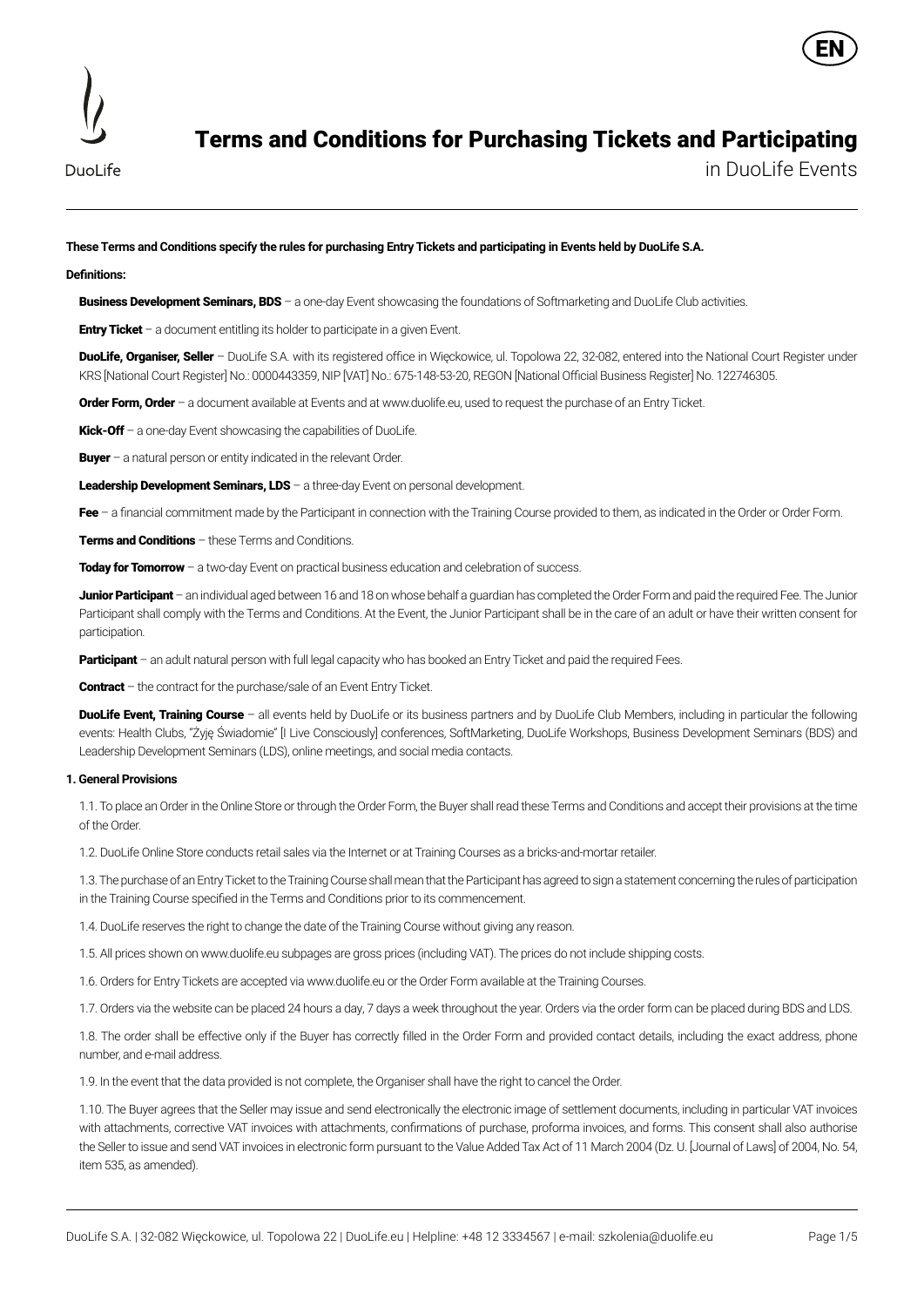

DuoLife

in DuoLife Events

1.11. Each time, the Buyer shall receive a VAT invoice in electronic form as a PDF file if they choose to receive it in the Order Form. To this end, the Buyer shall check the "I want to receive a VAT invoice" box and fill in the necessary data.

1.12. When placing an Order, the Buyer shall consent to place their personal data in the Seller's Online Store database in order to process them in connection with the execution of the Order. Failure to give such consent shall result in cancellation of the Entry Ticket and the Buyer's inability to participate in the Event.

1.13. Having placed an effective Order, the Customer shall receive an automatic Order confirmation response.

1.14. The Order execution shall start after the funds have been credited to the Organiser's account or the Order has been paid by payment card or in cash.

#### **2. Application for Participation**

2.1. Application for participation in the Training Course shall be submitted via the Order Form available at BDS or LDS, or via www.duolife.eu under the Events tab.

2.2. Applications are accepted according to the rules provided by the Organiser.

#### **3. Fees and Payment Terms**

3.1. In exchange for an Entry Ticket entitling the Participant to attend the Training Course, the Participant shall pay to the Organiser a fee in the form chosen by the Participant in the Order Form or at www.duolife.eu.

3.2. If the payment is not made, the Organiser reserves the right to suspend the performance of the Contract.

3.3. Each sale shall be followed by the issue of a corresponding final document.

3.4. The Organiser reserves the right to restrict the availability of the tickets and the method of payment for the tickets by disabling selected payment options on the website.

3.5. The Buyer may discount an Order for an Entry Ticket using funds from the Virtual Wallet, regardless of the type of the VAT invoice collected.

#### **4. Commencement and Termination of the Contract**

4.1. The Contract shall come into force upon payment in cash or by payment card and the crediting of the required amount of funds to the Organiser's account and shall expire at the end of the Training Course for which the Participant has registered.

4.2. It is forbidden to bring the following items to the Training Course site:

a) weapon,

b) alcohol,

c) explosives and pyrotechnics,

d) drugs and psychotropic substances,

e) poisonous and radioactive agents,

f) flammable liquids,

g) other dangerous items and tools,

h) other items which in the opinion of the Organiser may cause danger,

i) own drinks and foodstuffs.

4.3. The Organiser reserves the right to disqualify from the Event those who:

a) are prohibited to enter a mass event in accordance with applicable law,

b) behave aggressively and/or pose a safety risk to other Participants,

c) are, or there is a reasonable suspicion that they are, under the influence of alcohol, drugs, psychotropic substances, or other substances of similar effect, as well as those who consume alcohol or drugs on the premises and during the Training Course,

d) possess items or substances not allowed at the event under applicable law or these Regulations,

e) do not hold a valid ticket,

f) in any way refer to or present an offer from a competing MLM company to other Participants,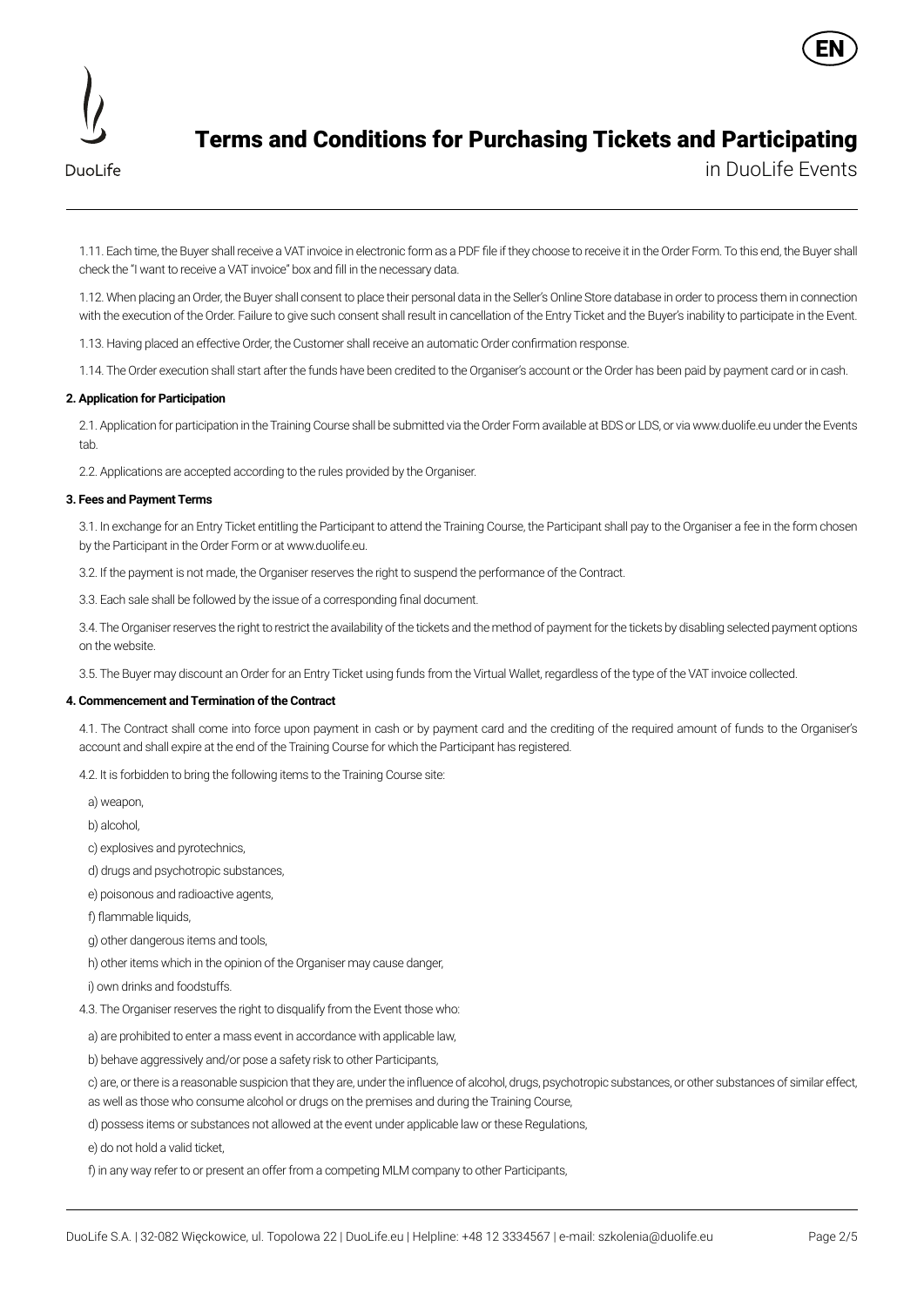

## Terms and Conditions for Purchasing Tickets and Participating

g) behave in a way that endangers the safety of other Event members or disrupt the Event.

#### **5. Cancellation and Termination of the Contract and refund**

5.1. The Contract between the Participant and the Organiser shall expire upon performance of its provisions concerning the selected Training Course.

5.2. The Organiser may cancel the Training Course without giving any reason. The Organiser notify the Participant of the cancellation by way of the relevant update on the MyDuoLife system, via social media, by phone, be e-mail, or in writing. In the case of cancellation, the Organiser shall refund the amount due for the Training Course made under the Contract within 30 working days from the date of notification of the cancellation or transfer the funds to the next Training Course upon prior consent of the Participant. The Organiser shall not incur any further liabilities due to the cancellation of the Training Course.

5.3. The Participant shall not have the right to terminate the Contract upon the commencement of the Training Course. In any such case, the Organiser reserves the right to retain the fee in its full amount.

5.4. Refund for the Entry Ticket to the Training Event after it has been paid, is possible only according to the rules described below:

5.4.1. The request for a refund of the paid fee was submitted by the Organiser in an effective manner within 14 calendar days from the date of purchasing the Entry Ticket and there are at least 30 calendar days left to the Event,

5.4.2. The cancellation is accepted only via electronic way after the Principal sends the information to info@duolife.eu,

5.4.3. The possibility to return applies only to fully paid Training Events,

5.4.4. The Customer Service will cancel the Order and explain in what way the paid funds will be returned. The payment for cancelling the purchase of the Entry Ticket will be made individually, after settling the costs incurred by DuoLife

5.5. In the case of not using the Entrance Ticket for an Event and not showing up at the Event on its start date by the Purchaser, the purchased Entrance Ticket is considered to have been used.

#### **6. Time and Place**

6.1. The time and place of the Event shall be as specified in the Order Form or at www.duolife.eu under the Events tab.

6.2. The Organiser reserves the right to make changes to the schedule, place, and hosts.

6.3. The Organiser shall have the right to postpone the Training Course without giving any reason.

6.4. In cases indicated in Sections 6.2. and 6.3., the Participant shall be duly notified of the change and shall have the right to withdraw from the Contract and demand a refund of the amount paid for the ticket. The demand shall be sent to the Organiser within 3 (three) working days from the date of notification of the change by DuoLife. After this deadline, the Participant shall be deemed to have agreed to the change concerning the Training Course.

#### **7. Statements**

7.1. By signing the Order Form or purchasing the Entry Ticket via www.duolife.eu, the Participant accepts the rules set forth in the Order Form and the Terms and Conditions and agrees to be bound by them under the Contract with the Organiser.

7.2. Prior to acceptance of the Order Form, the Participant shall represent that they have read the Order Form and ensured that it is complete and free of errors.

7.3. Prior to acceptance the Order Form, the Participant shall ensure that they understand the provisions of the Terms and Conditions. The Participant acknowledges that the acceptance of the Terms and Conditions is tantamount to entering into the Contract binding the Participant and the Organiser.

7.4. By placing an Order via www.duolife.eu, the Participant makes an offer to enter into a binding contract with the Organiser. The Participant and the Organiser shall be bound by Terms and Conditions upon the Participant's acceptance of the Order Form or confirmation of the Terms and Conditions at the purchase of the Ticket via www.duolife.eu.

#### **8. Intellectual Property**

8.1. All intellectual property rights used during the Training Course shall be the property of the Organiser or third parties cooperating with the Organiser.

8.2. During the Training Course, no intellectual property rights shall be borne by or attributed to the Participant. All intellectual property rights shall vest exclusively in the Organiser or a third party cooperating with the Organiser.

8.3. Any content provided to the Participant during the Training Course may only be used by the Participant for personal use for educational purposes. The Participant shall not be allowed to: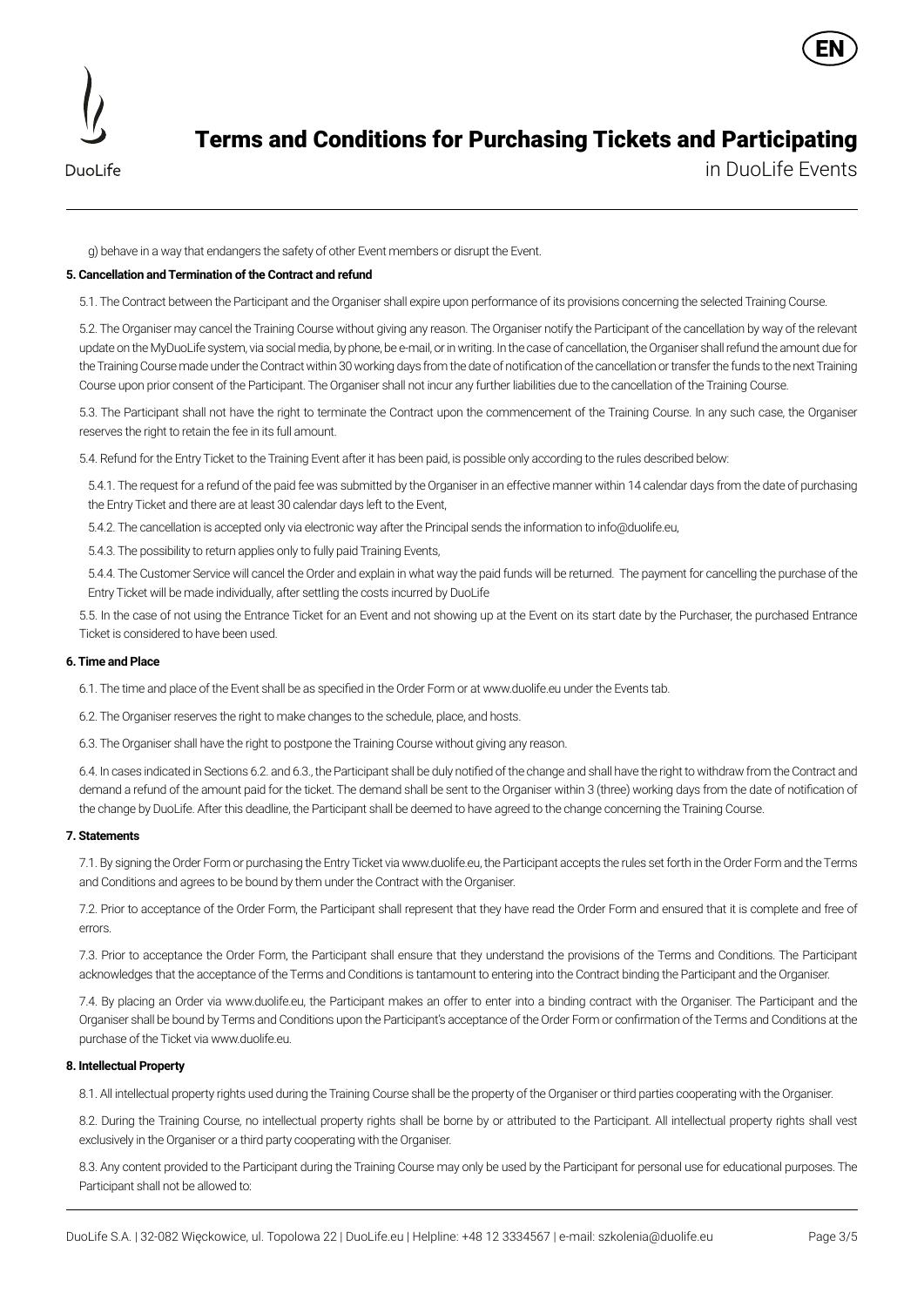

DuoLife

8.3.1. reproduce any items of intellectual property,

8.3.2. record, copy or reproduce the contents of the Training Course without the written consent of the Organiser, sell or transfer to third parties any items of intellectual property.

#### **9. Limitation of Liability**

9.1. Subject to section 10, the Organiser shall be liable to the Participant only for damage caused as a result of the Organiser's acts or omissions.

9.2. The limitation of liability shall not apply to the Organiser's liability for:

9.2.1. death or personal injury caused by the Organiser's negligence;

9.2.2. unlawful acts;

9.2.3. breach of legal obligations;

9.2.4. any other acts for which the limitation of liability would be incompatible with the law.

9.3 The Organiser shall not be liable for the operation of the Internet used by the Buyer to purchase the Tickets.

#### **10. Force Majeure**

10.1. If the Training Course is disrupted or made impossible due to Force Majeure, and in particular due to fires, power cuts, floods, riots, strikes, epidemics, decisions of state authorities, and other unforeseen events beyond the Organiser's direct influence, the Organiser may postpone the Event to another date. The Organiser shall not be liable for the cancellation of the Event due to Force Majeure.

#### **11. Complaints**

11. 1. Any complaints about online ticket sales for Events regarding the operation of www.duolife.eu and the Event itself shall be submitted to the following e-mail address: szkolenia@duolife.eu.

The complaint shall include contact details of the Buyer and a description of the reason for the complaint.

11. 2. The Organiser shall consider the complaint and inform the Buyer about their decision within 14 days of receiving the complaint application. The Organiser shall send the Buyer the notification of the result of the complaint consideration by e-mail to the e-mail address specified by the Buyer in the complaint application.

#### **12. Privacy Policy and Data Protection**

12.1. All issues related to databases and personal data protection shall be governed in detail in the Privacy Policy available at www.duolife.eu.

#### **13. Final Provisions**

13.1. The provisions of the Consumer Rights Act of 30 May 2014 (Dz. U. [Journal of Laws] of 2014, item 827, as amended) and the Polish Civil Code of 23 April 1964 (Dz. U. [Journal of Laws] of 1964, No. 16, item 93, as amended) shall apply to all matters not governed by these Terms and Conditions.

13.2. The Seller reserves the right to suspend or terminate online ticket sales on the Seller's website, in particular due to the need to carry out maintenance, review, or expand the technical base.

13.3. The Seller reserves the right to amend the Terms and Conditions of online ticket sales. Any amendments to the Terms and Conditions shall come into force on the date indicated by the Seller, within a period of not less than 7 days from the date they are made available at www.duolife.eu. Orders placed before the effective date of amendments to

of these Terms and Conditions shall be executed on the basis of the provisions in force on the days of placing the order.

13.4. Any disputes arising from the application of these Terms and Conditions and in connection with the performance of contracts between the Seller and the Customers shall be considered by the court having jurisdiction pursuant to the provisions of subject-matter and territorial jurisdiction in accordance with the Polish Code of Civil Procedure of 17 November 1964 (Dz. U. [Journal of Laws], No. 43, item 296, as amended).

13.5. The Organiser reserves the right to introduce changes to these Terms and Conditions, with the proviso that contracts entered into before the change of the Terms and Conditions shall be governed by the version of the Terms and Conditions in force at the time of placing the order by the Buyer.

#### **14. Appendices**

14.1. Appendix 1 "Sample Withdrawal Form" constitutes an integral part of the Terms and Conditions.